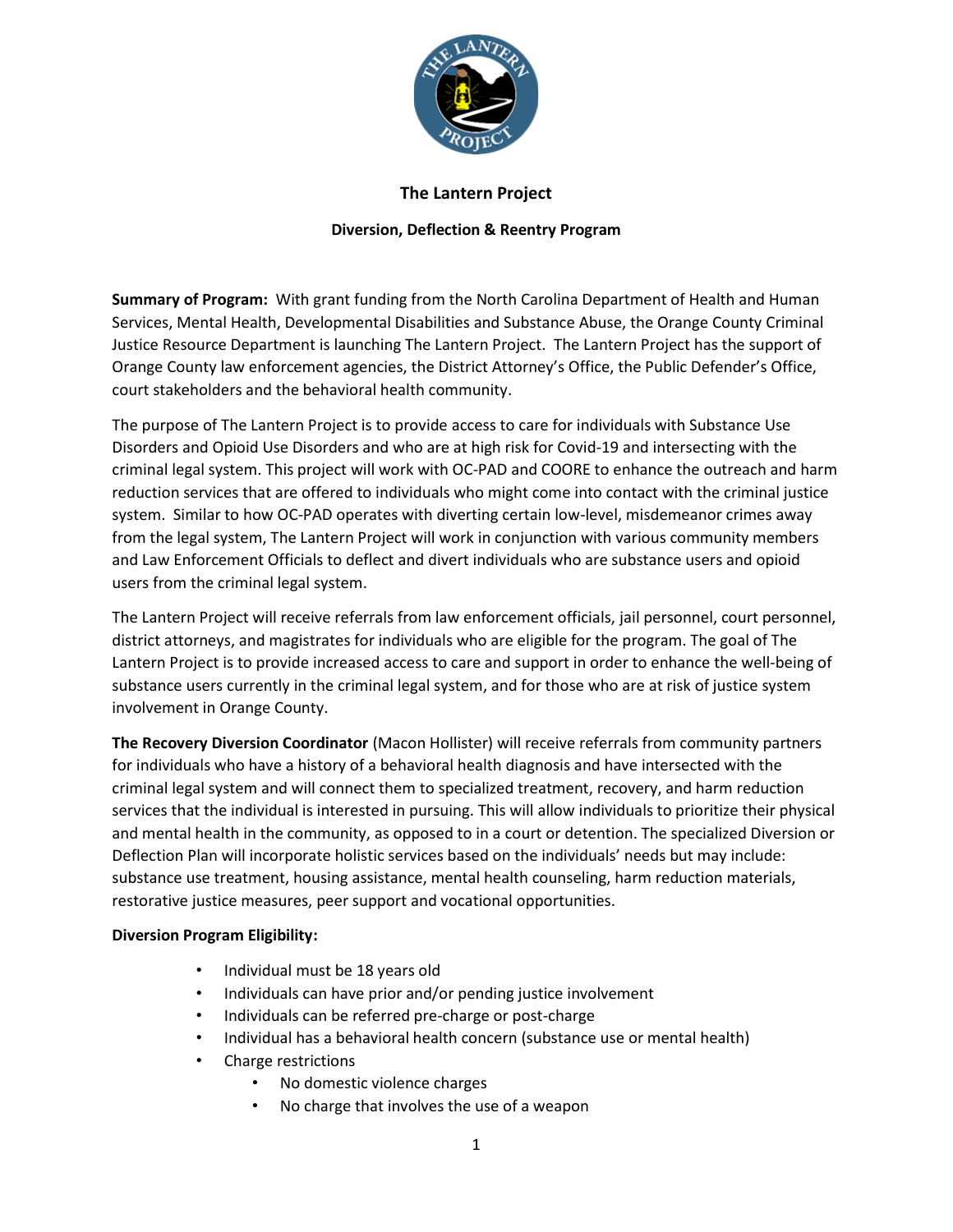- Final discretion on diversion referral remains with law enforcement officers and the District Attorney's Office
- Restitution, if required, must be resolved outside the process

# **Diversion Program Referral Process:**

- Law Enforcement Official determines that there is probable cause to issue a citation or criminal charge against the individual
- District Attorney determines that a pending court case can be diverted from the criminal justice system to The Lantern Project
- Law Enforcement Official or District Attorney believe there to be an underlying behavioral health diagnosis that led to the citation or charge
- For pre-charge referrals: Law Enforcement Official provides the individual with information related to The Lantern Project and tells them to contact the Recovery Diversion Coordinator within 72 hours
- For pre-charge referral: Law Enforcement Official/Law Enforcement Diversion Liaison completes The Diversion Program referral form and sends completed referral and a copy of the Incident Report (IR) to the Recovery Diversion Coordinator within 48 working hours
- For post-charge cases: District Attorney determines eligibility for the individual and contacts the Recovery Diversion Coordinator regarding the open court case and their willingness to divert the case upon successful completion of a Diversion Plan
- A referral can also come from an EMS or hospital worker after someone might have been hospitalized due to an overdose or misuse of substances

# **Diversion Project Process:**

- Recovery Diversion Coordinator receives referral and IR
- Recovery Diversion Coordinator schedules initial appointment with the individual within 7 days of receiving the referral
- At the initial meeting, the intake form and interview is completed, the Release to Opt-in is signed, a general release is signed, the Diversion/Deflection Service Plan is created
- The Diversion/Deflection Service Plan may include, treatment or mental health services, vocational opportunities, housing, harm reduction materials, up-to-date COVID-19 education, and various other programming based on individual needs
- No admission of guilt is requested or required
- The Recovery Diversion Coordinator will work with the individual to create a specialized, personfocused Diversion Plan that will be tailored to each individual's needs
- The Diversion Plan will vary depending on duration of time, but will not go past 90 days
- If the Diversion Plan has been completed successfully the Diversion Coordinator will provide court updates and a completion letter to the Law Enforcement Official and/or District Attorney in order to resolve and/or close the current matter
- Upon completion of court case, if applicable, the Recovery Diversion Coordinator will connect the individual to services for driver license restoration and/or expungement needs